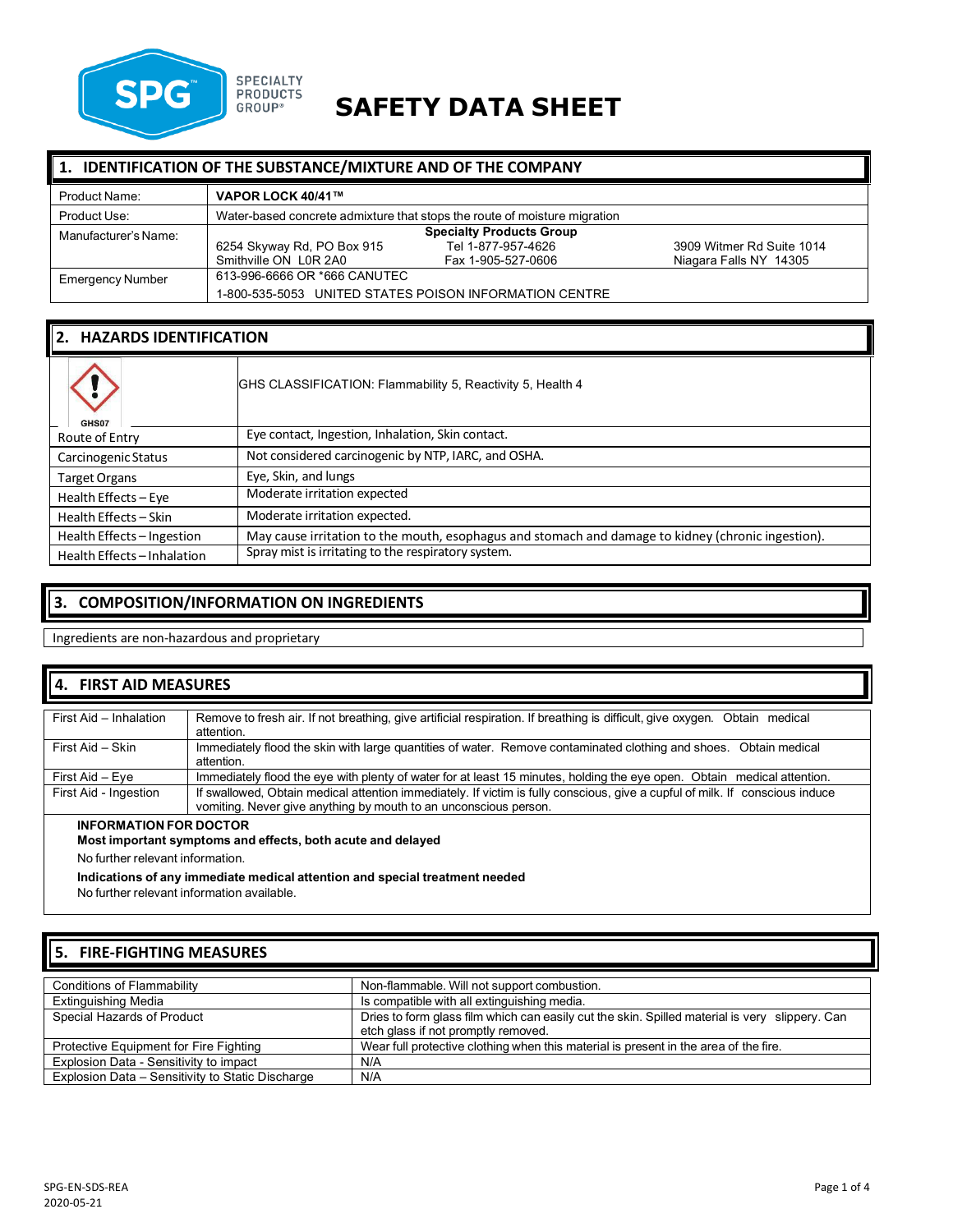# **VAPOR LOCK™ 40/41**

# **6. ACCIDENTAL RELEASE MEASURES**

| <b>Spill Procedures</b>          | Small spills – Mop up and neutralize liquid, dispose in accordance with federal, provincial and local requlations or<br>permits. Large spills - Isolate hazard area. Do not touch or walk through spilled material. Isolate, dike and store<br>discharged material, if possible. Use sand or earth to contain material. If containment is impossible, neutralize<br>contaminated area and flush with large quantities of water. |
|----------------------------------|---------------------------------------------------------------------------------------------------------------------------------------------------------------------------------------------------------------------------------------------------------------------------------------------------------------------------------------------------------------------------------------------------------------------------------|
| <b>Personal Precautions</b>      | Wear chemical goggles, body-covering protective clothing, chemical resistant gloves and rubber boots. Use a NIOSH-<br>approved dust and mist respirator where spray mist occurs.                                                                                                                                                                                                                                                |
| <b>Environmental Precautions</b> | Prevent the material from entering drains or watercourses. Notify authorities if spill has entered watercourse or sewer.                                                                                                                                                                                                                                                                                                        |

#### **References to Other Sections**

See Section 7 for information on safe handling

See Section 8 for information on personal protection equipment

See Section 13 for disposal information

# **7. HANDLING AND STORAGE**

Handling | Avoid contact with eyes, skin and clothing. Avoid breathing mist. Keep container closed. Promptly clean up spills. Storage Keep container closed. Store in clean steel or plastic containers. Separate from acids, reactive metals and ammonium salts. Storage temperature 0-95 deg C. Do not store in aluminum, fiberglass, copper, brass, zinc or galvanized containers. **Information About Protection Against Explosion and Fire** Keep ignition sources away – Do not smoke Protect against electrostatic charges **Specific End Use(s)** No further relevant information available

# **8. EXPOSURE/PROTECTION**

| <b>Engineering Control Measures</b>  | Use with adequate ventilation. Keep containers closed. Safety shower and eyewash fountain should be within          |
|--------------------------------------|---------------------------------------------------------------------------------------------------------------------|
|                                      | direct access.                                                                                                      |
| <b>Respiratory Protection</b>        | Use a NIOSH-approved dust and mist respirator where spray mist occurs. Observe Provincial regulations for           |
|                                      | respiratory use.                                                                                                    |
| <b>Hand Protection</b>               | Full-length gloves should be worn during all handling operations. Neoprene gloves.                                  |
| Eye Protection                       | Chemical goggles should be worn during all handling operations to protect against splashing.                        |
| <b>Body Protection</b>               | Discard contaminated protective equipment. If there is danger of splashing, wear overall or apron.                  |
| <b>Protection During Application</b> | During application, adequate ventilation must be provided. Mix in a well- ventilated area. If ventilation is        |
|                                      | poor, wear respiratory protection. Dries to form glass film which can easily cut the skin. Spilled material is very |
|                                      | slippery. Can etch glass if not promptly removed.                                                                   |

### **9. PHYSICAL AND CHEMICAL PROPERTIES**

| $\overline{\phantom{a}}$              |                 |
|---------------------------------------|-----------------|
| <b>Physical State</b>                 | Liquid          |
| Odor & Appearance                     | Odorless, clear |
| Odor Threshold (ppm)                  | <b>NA</b>       |
| Specific Gravity                      | $1.07 - 1.10$   |
| Vapor Density (Air = 1)               | ND.             |
| Vapor Pressure 20°C                   | <b>ND</b>       |
| <b>Evaporation Rate</b>               | <b>ND</b>       |
| Boiling Point (°C)                    | <b>ND</b>       |
| Freezing Point (°C)                   | ND.             |
| рH                                    | $10 - 12$       |
| Coefficient of Water/Oil Distribution | <b>ND</b>       |
| Solubility in Water                   | Miscible        |
| VOC(g/L)                              | 0               |
| Flash Point (PMCC) (°C/°F)            | Non-flammable.  |
| Upper Flammable Limit %Vol            | <b>NA</b>       |
| Lower Flammable Limit %Vol            | <b>NA</b>       |
| Autoignition Temp (°C/°F)             | <b>NA</b>       |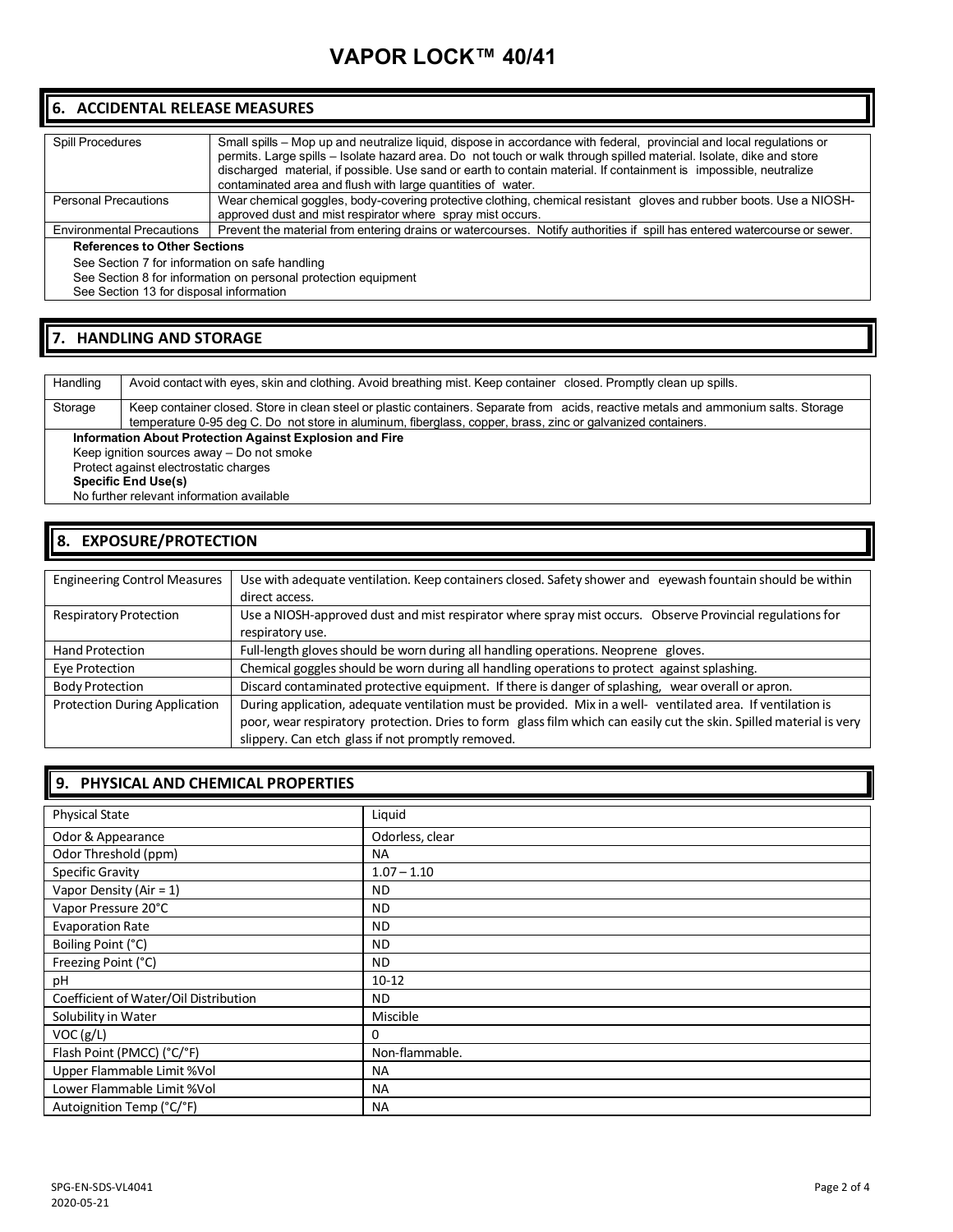# **VAPOR LOCK™ 40/41**

# **10. STABILITY AND REACTIVITY**

| Stability                               | Stable under normal conditions                                                                                                                                                                                                                           |
|-----------------------------------------|----------------------------------------------------------------------------------------------------------------------------------------------------------------------------------------------------------------------------------------------------------|
| Conditions to Avoid                     | Do Not Freeze                                                                                                                                                                                                                                            |
| Materials to Avoid                      | Gels and can generate heat when mixed with acid. May react with ammonium salts resulting in evolution of<br>ammonia gas. Flammable hydrogen gas may be produced on contact with aluminum, tin, lead and zinc. May<br>react with strong oxidizing agents. |
| Hazardous Polymerization                | Will not occur.                                                                                                                                                                                                                                          |
| <b>Hazardous Decomposition Products</b> | Hydrogen gas.                                                                                                                                                                                                                                            |

# **11. TOXICOLOGICAL INFORMATION**

| EFFECTS OF ACUTE EXPOSURE            | Irritation to the eyes and skin is expected. Irritation and burning sensation of mouth, throat, |
|--------------------------------------|-------------------------------------------------------------------------------------------------|
|                                      | nausea, vomiting and abdominal pain. On inhalation of liquid will cause irritation to mucous    |
|                                      | membranes, coughing and wheezing.                                                               |
|                                      |                                                                                                 |
| EFFECTS OF CHRONIC EXPOSURE          | May cause dermatitis and irritation on repeated contact.                                        |
| <b>EXPOSURE LIMITS</b>               | <b>NA</b>                                                                                       |
| <b>IRRITANCY</b>                     | Moderate irritation expected                                                                    |
| <b>SENSITIZATION</b>                 | <b>ND</b>                                                                                       |
| <b>CARCINOGENICITY</b>               | Not listed as a carcinogen by IARC, NTP or OSHA.                                                |
| REPRODUCTIVE TOXICITY                | ND                                                                                              |
| <b>TERATOGENICITY</b>                | <b>ND</b>                                                                                       |
| <b>MUTAGENICITY</b>                  | ND.                                                                                             |
| TOXICOLOGICALLY SYNERGISTIC PRODUCTS | <b>ND</b>                                                                                       |

# **12. ECOLOGICAL INFORMATION**

| Mobility                                  | Sinks and mixes with water. Diluted material rapidly depolymerizes to yield dissolved silica in a form that is    |
|-------------------------------------------|-------------------------------------------------------------------------------------------------------------------|
|                                           | indistinguishable from natural dissolved silica.                                                                  |
|                                           |                                                                                                                   |
| Persistence/Degradability                 | This product is not persistent in aquatic systems, but its high pH when undiluted or un-neutralized is harmful to |
|                                           | aquatic life. Full ecological impact has not been determined.                                                     |
|                                           |                                                                                                                   |
| <b>Bioaccumulation</b>                    | Neither silica nor sodium will appreciably bioconcentrate up the food chain.                                      |
| Ecotoxicity                               | The following data is reported for sodium silicate on a 100% basis:                                               |
|                                           | A 96-hour median tolerance for: Fish (Gambusia affnis) of 2320 ppm; Water fleas (Daphnia magna) of 247 ppm;       |
|                                           | Snail eggs (Lymnea) of 632 ppm; (Amphipoda) of 160 ppm.                                                           |
|                                           |                                                                                                                   |
| <b>Results of PBT and VPVB Assessment</b> |                                                                                                                   |

#### **Results of PBT and VPVB Assessment** PBT: N/A

VPV: N/A

### **13. DISPOSAL CONSIDERATIONS**

| Product Disposal           | Absorb product on an inert material (sand or earth) and transfer absorbed product into a waste container. Dispose of in<br>accordance with all applicable local and national regulations. |
|----------------------------|-------------------------------------------------------------------------------------------------------------------------------------------------------------------------------------------|
| Container Disposal         | Labels should not be removed from containers until they have been cleaned. Empty containers may contain<br>hazardous residues. Dispose of containers with care.                           |
| <b>Uncleaned Packaging</b> | Recommendation: Disposal must be made according to official regulations                                                                                                                   |